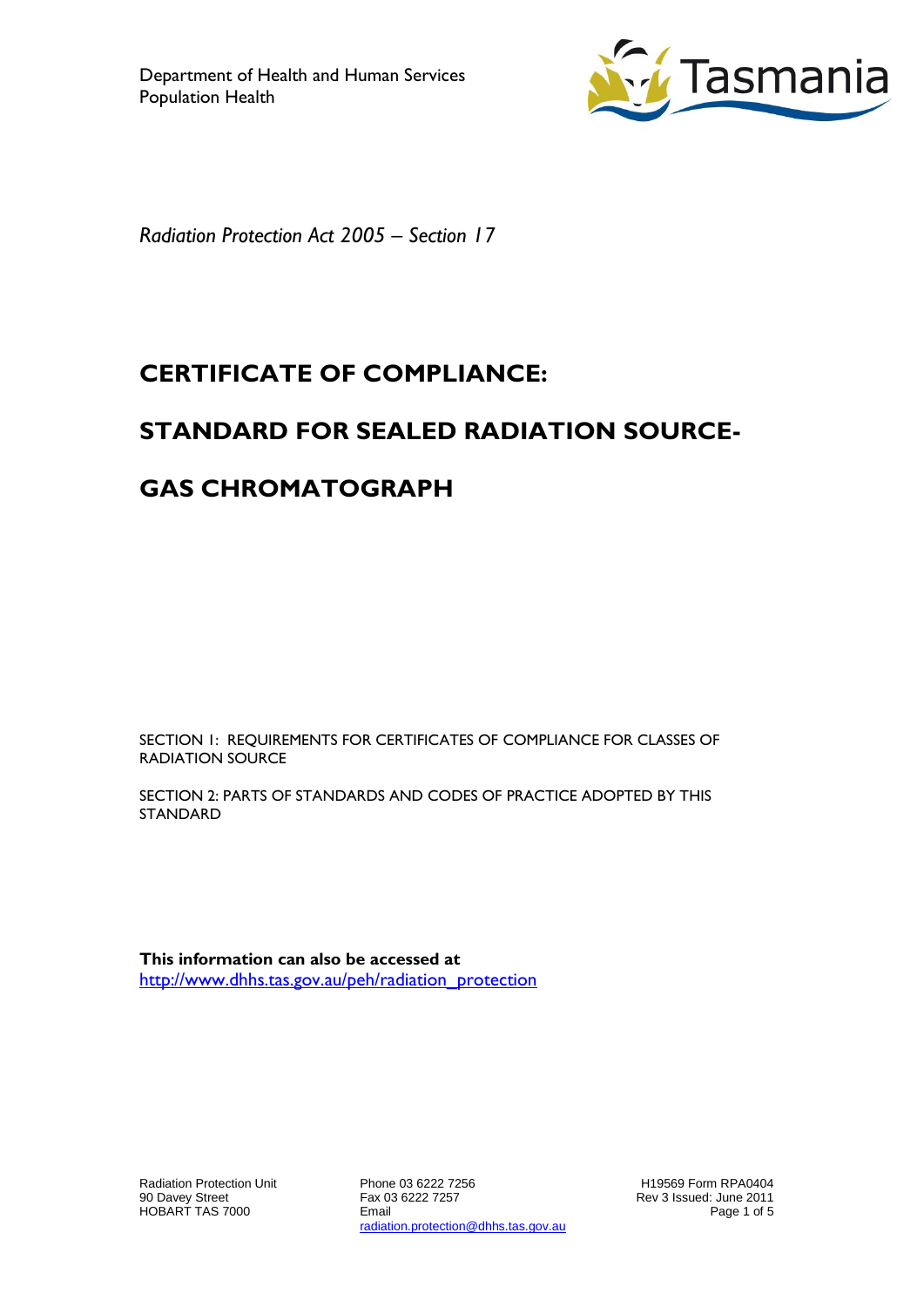#### **Section 1 –** REQUIREMENTS FOR CERTIFICATES OF COMPLIANCE FOR CLASSES OF RADIATION SOURCE.

**This Standard is to be used when assessing Radiation Sources, classified by Radiation Protection Act 2005 licences as "Gas Chromatograph", for the purpose of issuing a certificate of compliance.**

**In order for a certificate of compliance to be issued the Radiation Source must be shown to fully comply with the requirements in Section 2.**

**†Where an item was demonstrated to comply at the time of manufacture or supply,** 

**ongoing compliance for that item may be stated only if it is reasonable to assume there has been no change, modification, damage or unacceptable wear and tear to that item since the time of manufacture.** 

**The requirements in Section 2 are taken from the following:**

| <b>RPS 13</b> | Code of Practice for Safe Use of Fixed Radiation Gauges (2007).                      |  |  |
|---------------|--------------------------------------------------------------------------------------|--|--|
| <b>RAR</b>    | Regulatory Authority Requirements – Department of Health and Human Services          |  |  |
| <b>ISO</b>    | ISO 9978: 1992 (E) International Standard. Radiation protection - Sealed radioactive |  |  |
|               | sources – Leakage test methods                                                       |  |  |

Phone 03 6222 7256 Fax 03 6222 7257 Email radiation.protection@dhhs.tas.gov.au

H19569 Form RPA0404 Rev 3 Issued: June 2011 Page 2 of 5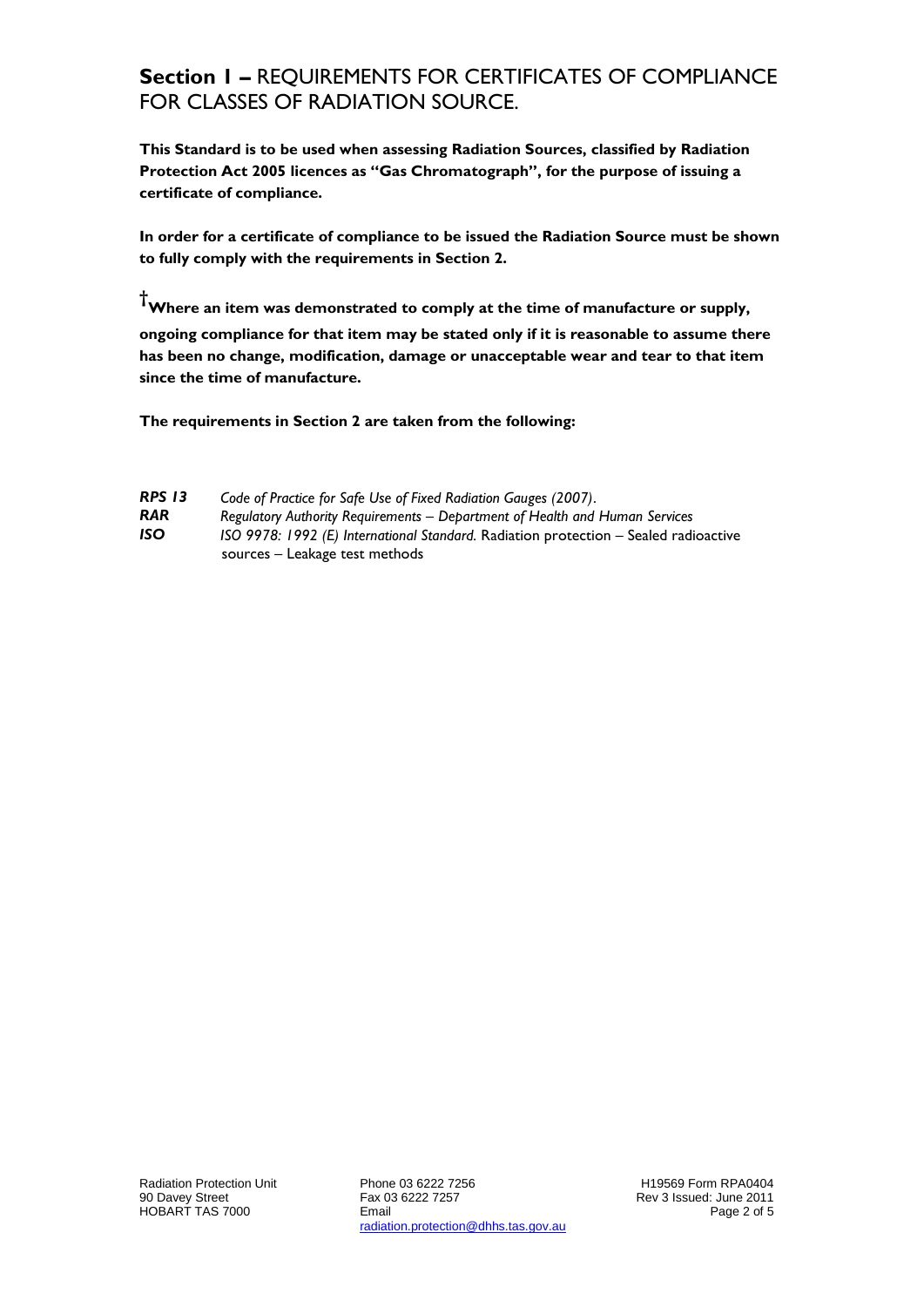### **Section 2 –** PARTS OF STANDARDS AND CODES OF PRACTICE ADOPTED BY THIS STANDARD

| <b>ITEM</b>                | <b>Requirements</b>                                                                                                                                                                                                                                                                                                                                                                                                                                                                                                                                                                                                |  |  |
|----------------------------|--------------------------------------------------------------------------------------------------------------------------------------------------------------------------------------------------------------------------------------------------------------------------------------------------------------------------------------------------------------------------------------------------------------------------------------------------------------------------------------------------------------------------------------------------------------------------------------------------------------------|--|--|
| <b>Radioactive Sources</b> |                                                                                                                                                                                                                                                                                                                                                                                                                                                                                                                                                                                                                    |  |  |
| Only appropriate sources   | Radioactive material used in a gas chromatograph must be appropriate<br>for the particular application, with regard to its activity, half-life, energy<br>and type of radiations emitted.<br>RPS 13 B1.1 (a)                                                                                                                                                                                                                                                                                                                                                                                                       |  |  |
| Toxicity <sup>T</sup>      | The radioactive source must not be a radioactive material of high<br>committed effective dose per unit of intake activity<br>(Sv Bq-1), such as those listed below, unless:<br>(i) it is necessary for the production of neutron radiation for the<br>particular gauging use; or<br>(ii) a radioactive material of low committed effective dose per unit of<br>intake activity, that produces radiation of the required type and energy<br>for the particular gauging application, is unavailable or is otherwise<br>impracticable for use as the source.                                                          |  |  |
|                            | Radioactive materials of high committed effective dose per                                                                                                                                                                                                                                                                                                                                                                                                                                                                                                                                                         |  |  |
|                            | unit of intake:                                                                                                                                                                                                                                                                                                                                                                                                                                                                                                                                                                                                    |  |  |
|                            | 210Pb, 210Po, 226Ra, 228Ra, 227Ac, 228Th, 230Th, 231Pa, 232U, 233U, 234U,                                                                                                                                                                                                                                                                                                                                                                                                                                                                                                                                          |  |  |
|                            | 237Np, 238Pu, 239Pu, 240Pu, 241Pu, 242Pu, 241Am, 243Am, 242Cm, 243Cm,                                                                                                                                                                                                                                                                                                                                                                                                                                                                                                                                              |  |  |
|                            | 244Cm, 245Cm, 246Cm, 249Cf, 250Cf, 252Cf                                                                                                                                                                                                                                                                                                                                                                                                                                                                                                                                                                           |  |  |
|                            | RPS 13 B1.1 (b)                                                                                                                                                                                                                                                                                                                                                                                                                                                                                                                                                                                                    |  |  |
| Chemical and physical form | The radioactive material must be in a chemical and physical form that,<br>throughout the projected useful life of the gas chromatograph in which<br>it is used, will minimise:<br>(i) corrosion and build up of internal pressure; and<br>(ii) dispersal and solubility of the radioactive material if the source<br>capsule is ruptured.                                                                                                                                                                                                                                                                          |  |  |
|                            | RPS 13 B 1.1 (c)                                                                                                                                                                                                                                                                                                                                                                                                                                                                                                                                                                                                   |  |  |
| Minimum activity $T$       | The radioactive material must not have an activity that is greater than<br>necessary to ensure that the gas chromatograph operates effectively<br>during its projected useful life and the activity will depend on the:<br>(i) effective radiation path length between the source and detector; and<br>(ii) detector sensitivity and the proposed conditions of its use, where<br>an allowance may be made for a 25% loss of detection sensitivity during<br>the lifetime of the gas chromatograph; and<br>(iii) shielding effects of intra-beam material; and<br>(iv) half-life of the radioactive material used. |  |  |
|                            | RPS 13 B 1.1 (d)                                                                                                                                                                                                                                                                                                                                                                                                                                                                                                                                                                                                   |  |  |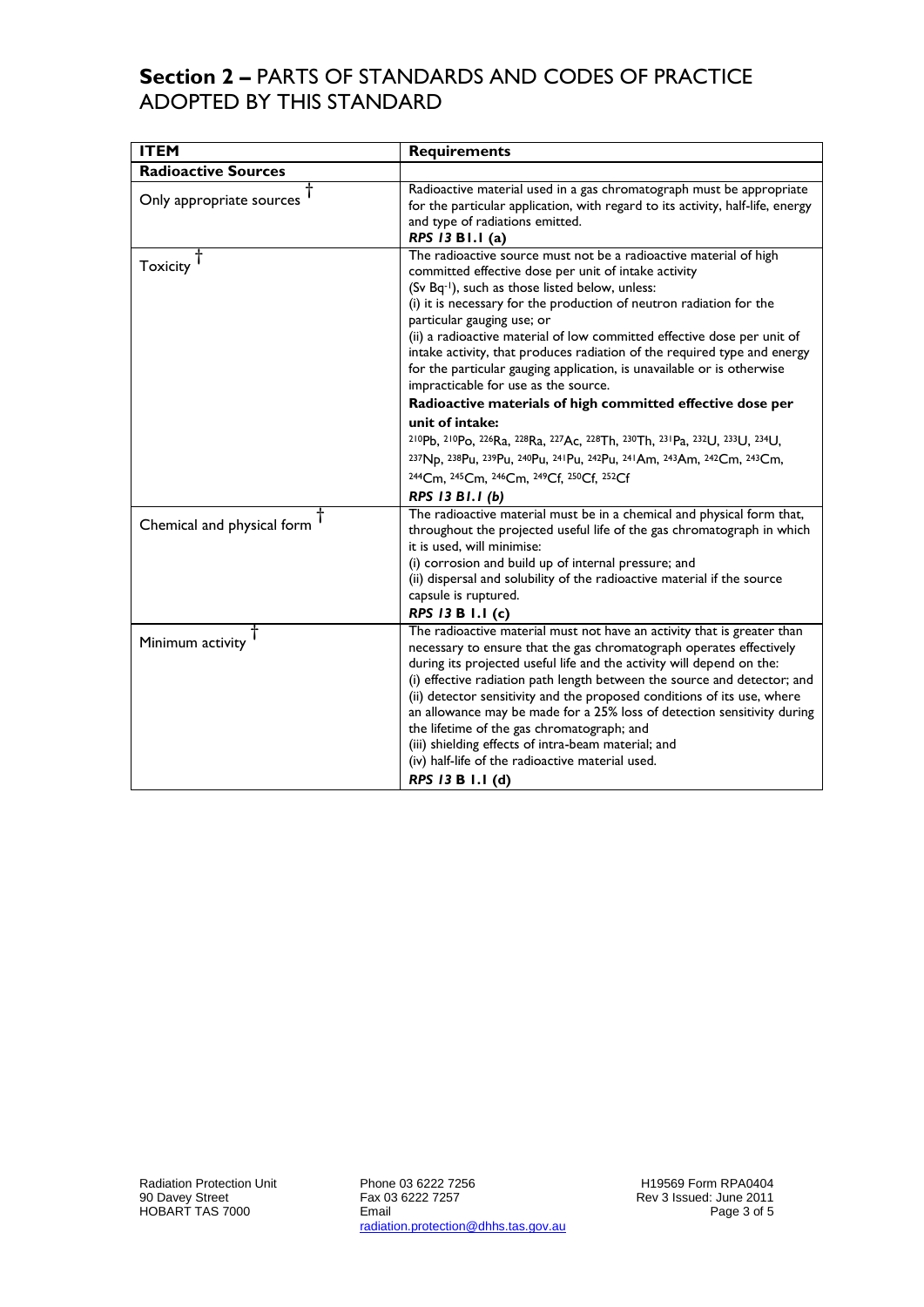| Radioactive source construction                                                | Each radioactive source used in a gas chromatograph must be:<br>(a) a sealed source of durable design and construction; and<br>(b) readily identifiable by use of appropriate markings and documentation.<br><b>RPS 13 B 2.1</b><br>The form and working life of each source used a gas chromatograph must be<br>suitable for:<br>(a) the particular application; and<br>(b) the useful life of the gas chromatograph; and<br>(c) environmental conditions of its use.<br><b>RPS 13 B2.2</b><br>The outermost capsule of a radioactive source that is used in a gas<br>chromatograph must satisfy the American National Standard N 452.1977 (NBS<br>Handbook 126) if the source pre dates 2000.<br><b>RPS 13 B 2.4</b><br>For radioactive sources post 2000 they must satisfy ISO (International<br>Standard) 2919-1999(E); Note: A radioactive source that complies with the<br>'special form' design and test requirements of the IAEA (International Atomic<br>Energy Agency) would satisfy the ISO test requirements.<br><b>RAR</b> |
|--------------------------------------------------------------------------------|-----------------------------------------------------------------------------------------------------------------------------------------------------------------------------------------------------------------------------------------------------------------------------------------------------------------------------------------------------------------------------------------------------------------------------------------------------------------------------------------------------------------------------------------------------------------------------------------------------------------------------------------------------------------------------------------------------------------------------------------------------------------------------------------------------------------------------------------------------------------------------------------------------------------------------------------------------------------------------------------------------------------------------------------|
| <b>Construction requirements for</b><br>instrument                             |                                                                                                                                                                                                                                                                                                                                                                                                                                                                                                                                                                                                                                                                                                                                                                                                                                                                                                                                                                                                                                         |
| Exposure rates                                                                 | When the instrument is loaded with the source of greatest<br>activity for which it is designed, the radiation level must not<br>exceed 10 micro Sv/h ambient dose equivalent rate at any point<br>5 cm from the external surface.<br><b>RAR</b>                                                                                                                                                                                                                                                                                                                                                                                                                                                                                                                                                                                                                                                                                                                                                                                         |
| Compatibility of materials used in<br>constructing the instrument <sup>1</sup> | The source container must be constructed of materials that:<br>(a) are physically and chemically compatible with each other and,<br>where applicable, the materials of the radioactive sources that it is<br>designed to contain; and<br>(b) can withstand the effects of prolonged irradiation without<br>significant deterioration of any physical properties necessary for the<br>safety of the gas chromatograph; and<br>(c) are resistant to corrosion or other physical or structural damage<br>which may occur during the use, transport and storage of the gas<br>chromatograph.<br><b>RPS 13 C 1.10</b>                                                                                                                                                                                                                                                                                                                                                                                                                        |
| Labels and markings                                                            |                                                                                                                                                                                                                                                                                                                                                                                                                                                                                                                                                                                                                                                                                                                                                                                                                                                                                                                                                                                                                                         |
| Information required on the instrument                                         | Radionuclide<br>Activity and date measured<br>Name and address of source manufacturer<br><b>RAR</b>                                                                                                                                                                                                                                                                                                                                                                                                                                                                                                                                                                                                                                                                                                                                                                                                                                                                                                                                     |
| Marked with trefoil and CAUTION or<br><b>WARNING</b>                           | The instrument must be durably marked with a legibly stamped or<br>engraved label incorporating the trefoil radiation hazard symbol<br>followed by words of the general form:<br>"Radiation Source"<br><b>RPS 13 C 1.12</b><br>The symbol and markings on the label specified above must be black<br>on a yellow background.<br><b>RPS 13 C 1.13RAR</b>                                                                                                                                                                                                                                                                                                                                                                                                                                                                                                                                                                                                                                                                                 |
| Information required on the durable label on<br>a gas chromatograph            | The durable label on the gas chromatograph must contain the<br>following information:<br>(a) manufacturer name, model and serial number of the gas<br>chromatograph and/or container; and<br>(b) name and address of the source supplier and/or manufacturer; and<br>(c) name of the radioactive material; and<br>(d) model and serial number of the radioactive source; and<br>(e) ISO class number of the radioactive source; and<br>(f) original activity of the radioactive source and date the activity was<br>measured; and<br>$(g)$ maximum radiation dose rate at one metre from the surface of the<br>source container (with all shutters closed) and date this measurement<br>was made.                                                                                                                                                                                                                                                                                                                                       |

Phone 03 6222 7256 Fax 03 6222 7257 Email radiation.protection@dhhs.tas.gov.au